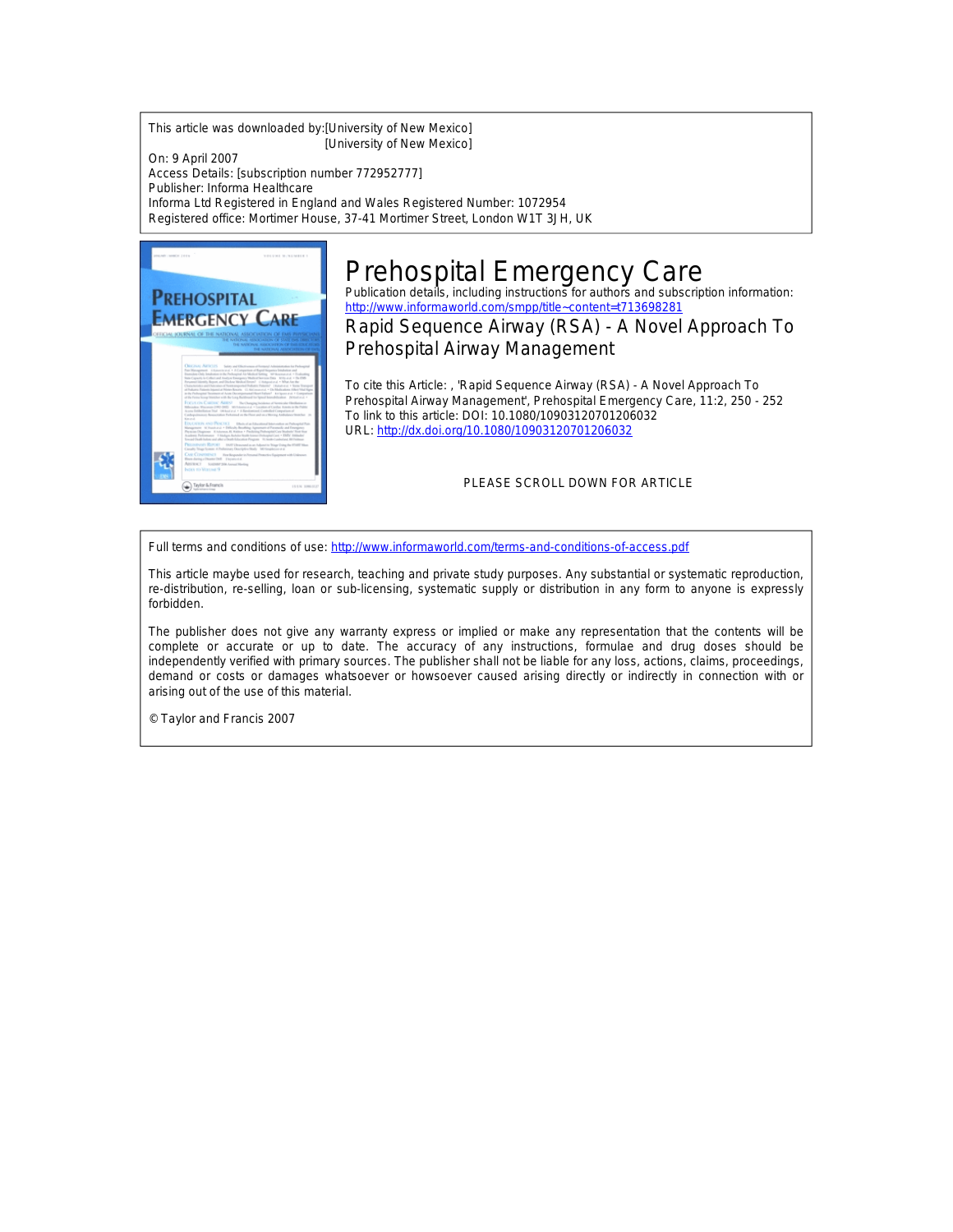# **CASE CONFERENCE**

### **RAPID SEQUENCE AIRWAY (RSA)– A NOVEL APPROACH TO PREHOSPITAL AIRWAY MANAGEMENT**

Darren Braude, MD, EMT-P, Michael Richards, MD, MPA

#### **ABSTRACT**

This article presents a case in which an air medical flight crew encountered a potentially difficult airway when a trauma patient deteriorated in-flight. The crew elected to sedate and paralyze the patient and place a laryngeal mask airway without a prior attempt at direct laryngoscopy and endotracheal intubation. The term Rapid Sequence Airway (RSA) is coined for this novel approach. This article describes and supports this concept and provides definitions of alternative and failed airways. **Key words:** prehospital; airway management; air medical.

PREHOSPITAL EMERGENCY CARE 2007;11:250–252

#### **CASE REPORT**

At 18:09, two of our helicopters were dispatched to the remote scene of a motor vehicle collision involving a tractor-trailer and a sport-utility vehicle. The firstarriving crew, composed of two flight nurses, was asked to care for a 42-year-old male who was an unrestrained passenger in the back of the SUV and was being extricated. The patient was noted to be alert and oriented, complaining of head and abdominal pain. After a prolonged extrication, a rapid secondary survey was performed and an IV established prior to loading the immobilized patient into our Eurocopter AS350 B3 aircraft for a 23-minute flight to the nearest trauma center. Care en route included maintaining spinal precautions, oxygen administration at 15 L/min by non-rebreather mask, and infusion of normal saline. During flight the patient was noted to become increasingly somnolent. With 18 minutes remaining in the flight, the crew determined that the patient required an airway intervention as he was no longer able to protect his airway and would soon be unable to adequately ventilate. The crew prepared for a difficult airway due to spinal precautions, darkness, turbulence, and tight working conditions. The patient was preoxygenated, then given etomidate followed immediately by rocuronium. The front of the cervical collar was removed, and the second crew member applied cricoid pressure with one hand and maintained cervical stabilization with the other hand. Using options allowed in our treatment guidelines, the crew elected to place a laryngeal mask airway (LMA) without any prior attempt at intubation. A #4 LMA-Unique™(LMA North America, San Diego CA) was placed rapidly without complication, and correct placement was confirmed with end-tidal  $CO<sub>2</sub>$ detection and good chest rise. The cervical collar was replaced and the patient was given 50 micrograms of fentanyl for analgesia; further sedation with midazolam was withheld as blood pressure could not be determined. On arrival at the hospital, the patient was taken to the trauma room where he was noted to have an oxygen saturation of 98% and was being ventilated without difficulty; there was no evidence of aspiration. The trauma team elected to leave the LMA in place for emergency CT scanning.

#### **DISCUSSION**

Historically, the primary approach to emergency prehospital airway management after critical basic maneuvers (positioning, suction, supplemental oxygen, and bag-valve-mask ventilation) has been oral endotracheal intubation without pharmacological assistance. Prehospital endotracheal intubation is usually performed by paramedics in the respiratory-arrested or cardiacarrested patient where the success rates are relatively high without pharmacological assistance.<sup>1</sup> More recently, rapid sequence intubation (RSI) has been introduced into the prehospital setting to allow earlier and more widespread intubation.<sup>2</sup> RSI is a series of steps, involving the use of a paralytic agent, which culminates in endotracheal intubation.

Received November 3, 2006 from Department of Emergency Medicine, University of New Mexico, Albuquerque, NM (DB, MR). Revision received November 30, 2006, accepted for publication November 30, 2006.

Address correspondence to: Darren Braude, MD, EMT-P, Department of Emergency Medicine, MSC 10-5560, 1 University of New Mexico, Albuquerque, NM 87131-0001. e-mail: <dbraude@salud.unm.edu>.

doi: 10.1080/10903120701206032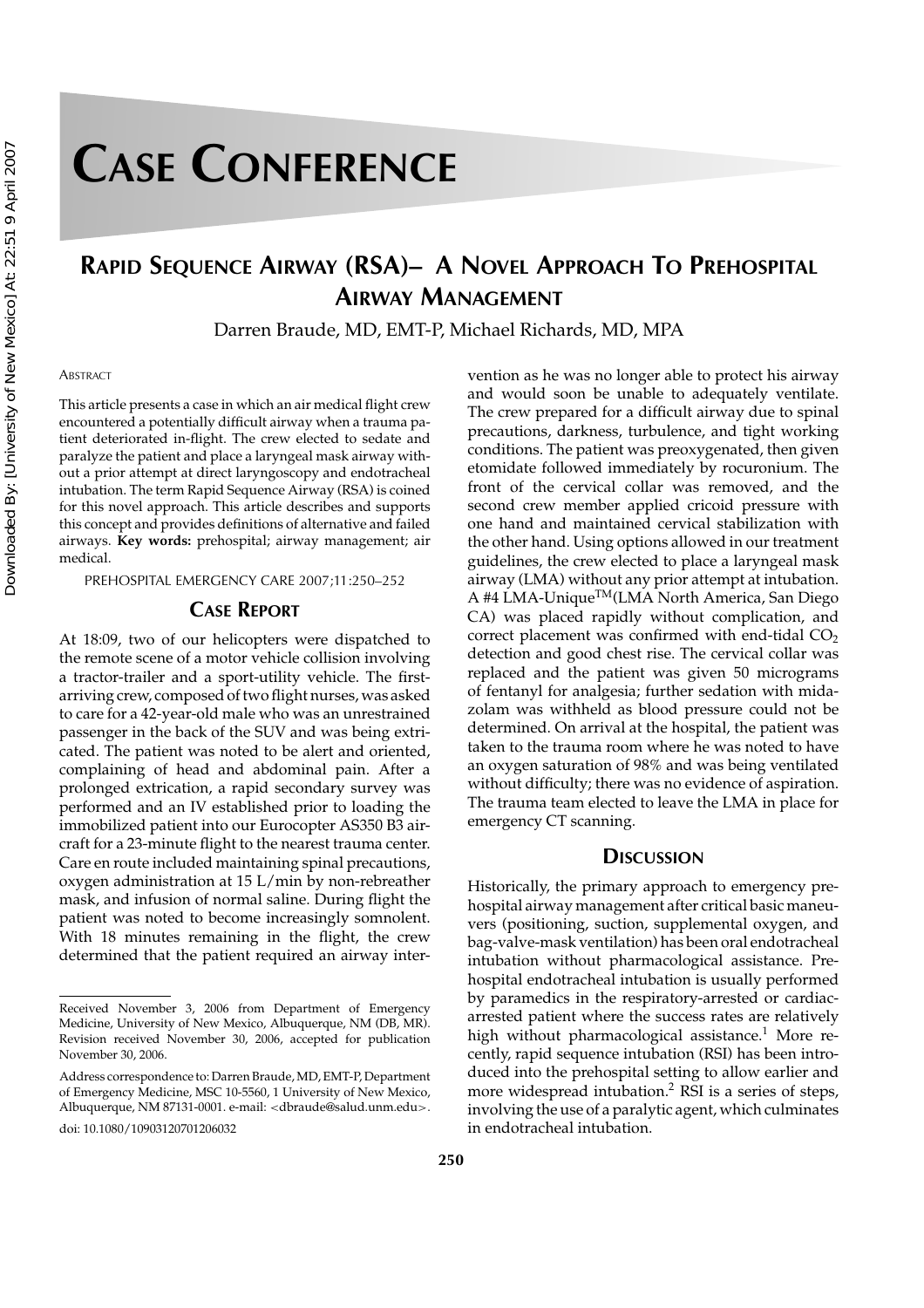Prehospital RSI has recently undergone a great deal of scrutiny and the technique remains controversial, particularly in the setting of head trauma.<sup>2−6</sup> Wang et al. have reviewed the scientific evidence in considerable detail.2 There is a body of evidence demonstrating potential benefits to prehospital RSI in selected circumstances, including improved oxygenation and ventilation and prevention of aspiration. However, these potential benefits do not come without associated risks. Potential harms from prehospital RSI include transport delays, hypoxemia, aspiration, bradycardia, increased intracranial pressure, and airway trauma. Proponents of field RSI have proposed that we can improve the risk-to-benefit ratio through better training (appropriate patient selection, preoxygenation, early use of rescue airways), better medical oversight, and better equipment (gum-elastic bougie, rescue airways, continuous downloadable saturation and heart rate monitors).

In our flight program, we have elected to continue RSI. Because of the rural nature of service area, we commonly transport critical patients from remote locations with relatively long transport times. To maximize patient safety, our program adheres to the recommendations in NAEMSP's position paper on drug-assisted intubation.<sup>7</sup> Our program uses experienced providers, enhanced training, close medical oversight and quality improvement, and aggressive use of backup airways. In the event of failed intubation during RSI, our providers may opt for optimal bag-valve-mask ventilation $8$  and/or placement of a "rescue" or "backup" airway. We define "rescue airways" as those used after an attempt at endotracheal intubation has failed. Common rescue airways include the LMA and the CombitubeTM(Tyco Healthcare Group LP, Mansfield MA) (we carry both), though numerous new devices are being introduced.

Prior to the development and widespread availability of rescue airways, surgical airways were the backups. Today, surgical airways are rarely used and primarily considered "alternative airways" of necessity rather than backup airways. We define an alternative airway as an airway used when direct visualization with a simple laryngoscope, with or without pharmacological assistance, is not available or appropriate in the clinical circumstances. Alternative airways in the prehospital setting have included blind nasotracheal intubation for the breathing patient and surgical airways when the oral route is unavailable. Noninvasive positive pressure ventilation might be considered an alternative airway as well. In the hospital setting additional alternative airways include fiberoptic intubation and awake intubation among others.

In the prehospital setting, laryngeal and dual-lumen airways, such as the various LMA products and Combitube<sup>TM</sup>, have generally been restricted to failed RSI scenarios or to use by providers without training in endotracheal intubation.<sup>9</sup>−<sup>11</sup> These devices are thought of as "secondary" because they are perceived to have inadequate airway protection and deliver inadequate airway pressures. In reality, these devices may provide better airway protection than commonly recognized12−<sup>18</sup> and generate enough airway pressure to ventilate most patients; they may therefore serve as alternative or rescue airway devices. Some devices also allow for intubation through the device after placement, either blindly or with fiberoptic visualization. These devices have been reviewed elsewhere.<sup>19−23</sup>

Beginning in 2002, our guidelines and training began to prioritize oxygenation, ventilation, and short scene times over placement of an endotracheal tube. While endotracheal intubation success rates are monitored, we emphasize and encourage crews to move very early to a rescue airway in the setting of a failed RSI. As a result, we are becoming more experienced with rescue devices—specifically the Combitube<sup>TM</sup> and the  $LMA$ -Unique<sup>TM</sup>. Our anecdotal success with these devices has been so compelling (rapid insertion, no cases of aspiration, and excellent oxygenation) that we began to question if theses devices could be primary rather than secondary approaches to airway management. Others are having similar experiences and there is evidence that paramedics have higher success rates in securing the airway with an LMA as compared to endotracheal intubation.<sup>12,24</sup>

In 2005, we advised our flight crews that if the situation warrants, such as in-flight airway management or short transport time, they may elect to administer an induction agent and paralytic but forego any attempt at endotracheal intubation and move directly to the LMA or Combitube<sup>TM</sup>. We call this novel approach Rapid Sequence Airway (RSA). This case presentation describes our first experience with this approach. The procedure was well tolerated and without complication. Quality assurance review indicates this was likely the best thing for this patient in this circumstance.

#### **CONCLUSION**

We describe our first experience with a novel prehospital airway management strategy: Rapid Sequence Airway (RSA). We believe this approach addresses many of the concerns with prehospital RSI highlighted by recent research and deserves further consideration and prospective evaluation. We have also proposed definitions for alternative and rescue airways which we have found useful.

#### **References**

- 1. Wang HE, Kupas DF, Paris PM, Bates RR, Yealy DM. Preliminary experience with a prospective, multi-centered evaluation of outof-hospital endotracheal intubation. Resuscitation. 2003;58(1):49– 58.
- 2. Wang HE, Davis DP, Wayne MA, Delbridge T. Prehospital rapidsequence intubation–what does the evidence show? Proceedings